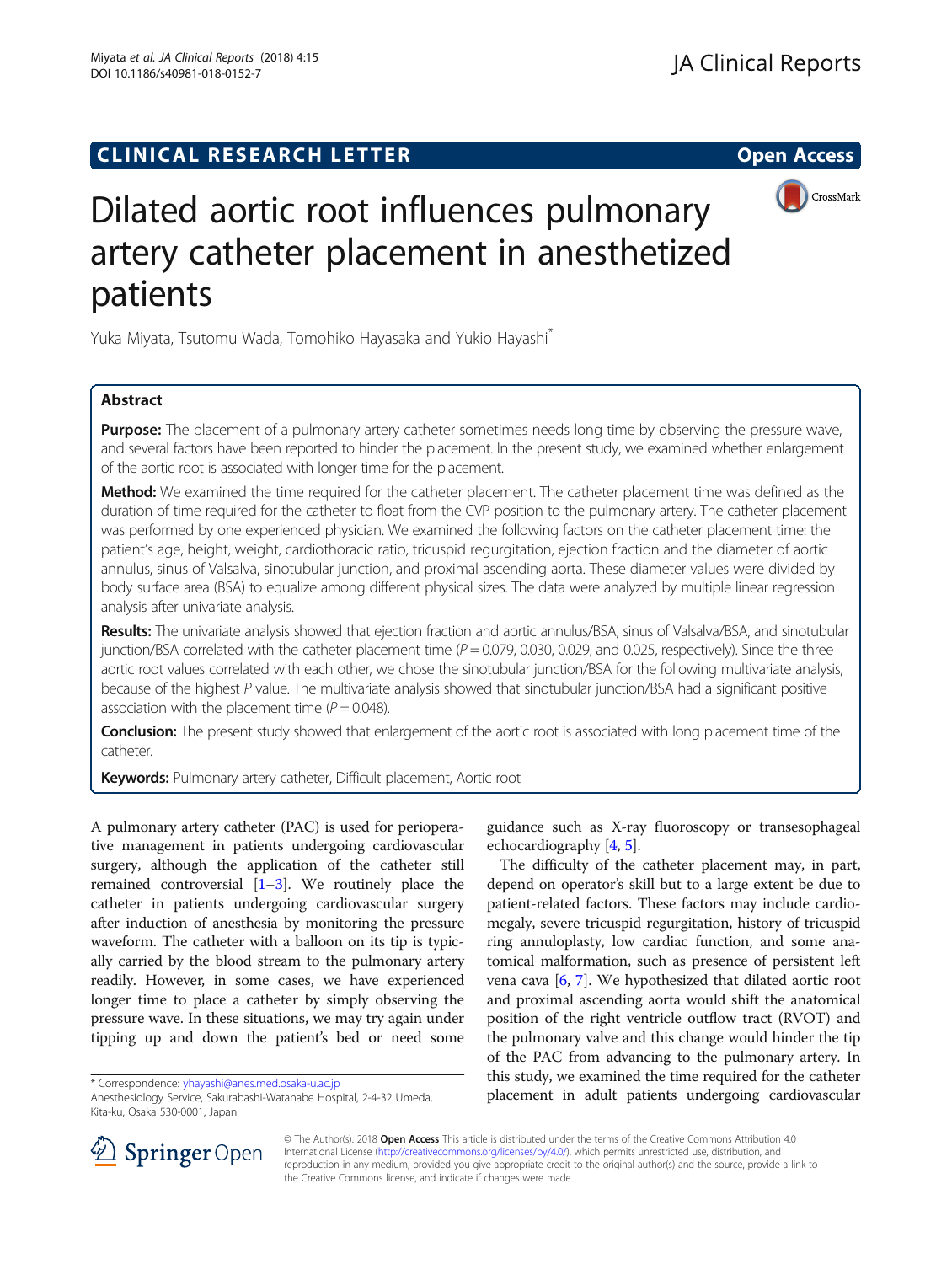surgery and determined patient's factors described above which are associated with the difficult PAC placement.

#### Methods

The current study was approved by the institutional review board, and the approved number of subjects in our review board was 100. The informed consent was obtained from all eligible patients, and this study was registered in the UMIN Clinical Trial Registry (UMIN 000027418). This study was conducted from November 2014 to September 2015 at Sakurabashi-Watanabe hospital in Osaka, Japan. We prospectively examined the time required for the PAC placement for 74 adult patients undergoing elective cardiovascular surgery. The patients who had a history of tricuspid ring annuloplasty were excluded. All patients' electrocardiogram, invasive arterial pressure, oxygen saturation, and end-tidal carbon dioxide were monitored. After the induction of anesthesia with midazolam, fentanyl or remifentanil, and vecuronium, mechanical ventilation was started following tracheal intubation. Anesthesia was maintained with propofol or sevoflurane combined with remifentanil and fentanyl. The PAC (continuous cardiac output/ $SvO<sub>2</sub>$ Catheter 744HF75, Edwards Lifesciences, Irvine, CA, USA) was inserted through the right internal jugular vein by the same experienced physician (YM), who is a certified anesthesiologist of the Japan Society of Anesthesiologists. First, the introducer sheath was placed via the right internal jugular vein in the Trendelenburg position, and then, the PAC started floating through the sheath by monitoring the pressure waveform in the flat position. The PAC was inserted approximately 20 cm, and central venous pressure waveform was confirmed; subsequently, the balloon was inflated with 1.5 ml of air. With inflated balloon, the tip of the catheter floated into the pulmonary artery. The waveform of the pulmonary artery was first observed, followed by inserting the catheter approximately 2–3 cm forward and deflating the balloon. In this position, being confirmed that the tip of the catheter was not wedged into the pulmonary artery, the catheter was locked with the sheath.

The time required for placement of a PAC was measured. The catheter placement time was defined as the duration of time required for the catheter to float from the CVP position through the right heart chambers to the pulmonary artery, that is, the beginning time point was just after the inflation of the balloon to start floating the catheter and the ending time point is the time which we first observed the waveform of the pulmonary artery. If the placement was done within 5 min, we regarded this case as successful. On the other hand, if the placement failed to precede the catheter into the pulmonary artery in 5 min, some guidance such as transesophageal

echocardiography or X-ray fluoroscopic system to visualize intracardiac catheter orientation was used.

In this study, we examined the effect of the following factors, which covered the patient's characteristics, cardiac size and aortic size, and cardiac function, on the catheter placement time: the patient's age, height, weight, BSA, cardiothoracic ratio (CTR), the diameter of aortic root and proximal ascending aorta, the degree of tricuspid valve regurgitation (TR), and ejection fraction (EF). EF and the degree of TR and CTR were evaluated by transthoracic echocardiography and X-ray examination, respectively, prior to the surgery. The diameter of the aortic root and proximal ascending aorta was obtained by the transesophageal echocardiography in the mid-esophageal long axis view after the induction of anesthesia. These values were measured at the following four points: aortic annulus, sinuses of Valsalva, sinotubular junction, and proximal ascending aorta on the level with right pulmonary artery by another staff physician who was blind to the catheter placement time. These diameters were measured at midsystole from inner edge to inner edge, because the catheter floated through the pulmonary valve during systole. According to the guideline  $[8]$  $[8]$  $[8]$ , we recorded these values divided by the body surface area (BSA) to equalize among different physical sizes.

Based on first 30 cases, sample size was calculated to be 71 for detecting the diameter of aortic annulus at the significant level of 0.05 with a statistical power of 80%. Thus, we included 74 cases to clear the sample size. Data were expressed as means  $\pm$  SD or as a median range and interquartile range as appropriate. To predict the difficulty of PAC placement from the factors, a multiple linear regression was conducted. Factors included in multiple linear regression analysis were selected among variables yielding  $P < 0.1$  by simple linear regression analysis. All analyses were conducted with SPSS (IBM Corporation, USA) version 14.0. P < 0.05 was considered statically significant.

#### Results

The placement of a PAC was successful in all of 74 patients. The patient's demographic data including patient's disease targeted to surgery and the catheter placement time is presented in Table [1](#page-2-0). The average time to place the catheter was  $38 \pm 51$  s. The distribution of the PAC placement time is presented in Fig. [1.](#page-2-0) Catheter placement was performed within 5 min in all cases, and 74.3% of the total patients were completed within 30 s. The result of simple and multiple linear regression analysis is shown in Tables [2](#page-2-0) and [3,](#page-2-0) respectively. The univariate analysis showed that EF and the diameters of aortic root/BSA, including aortic annulus, sinuses of Valsalva, and sinotubular junction, significantly correlated with the catheter placement time  $(P = 0.079, 0.030, 0.029, \text{ and } 0.025, \text{ respectively}.$  The three aortic root factors significantly correlated with each other,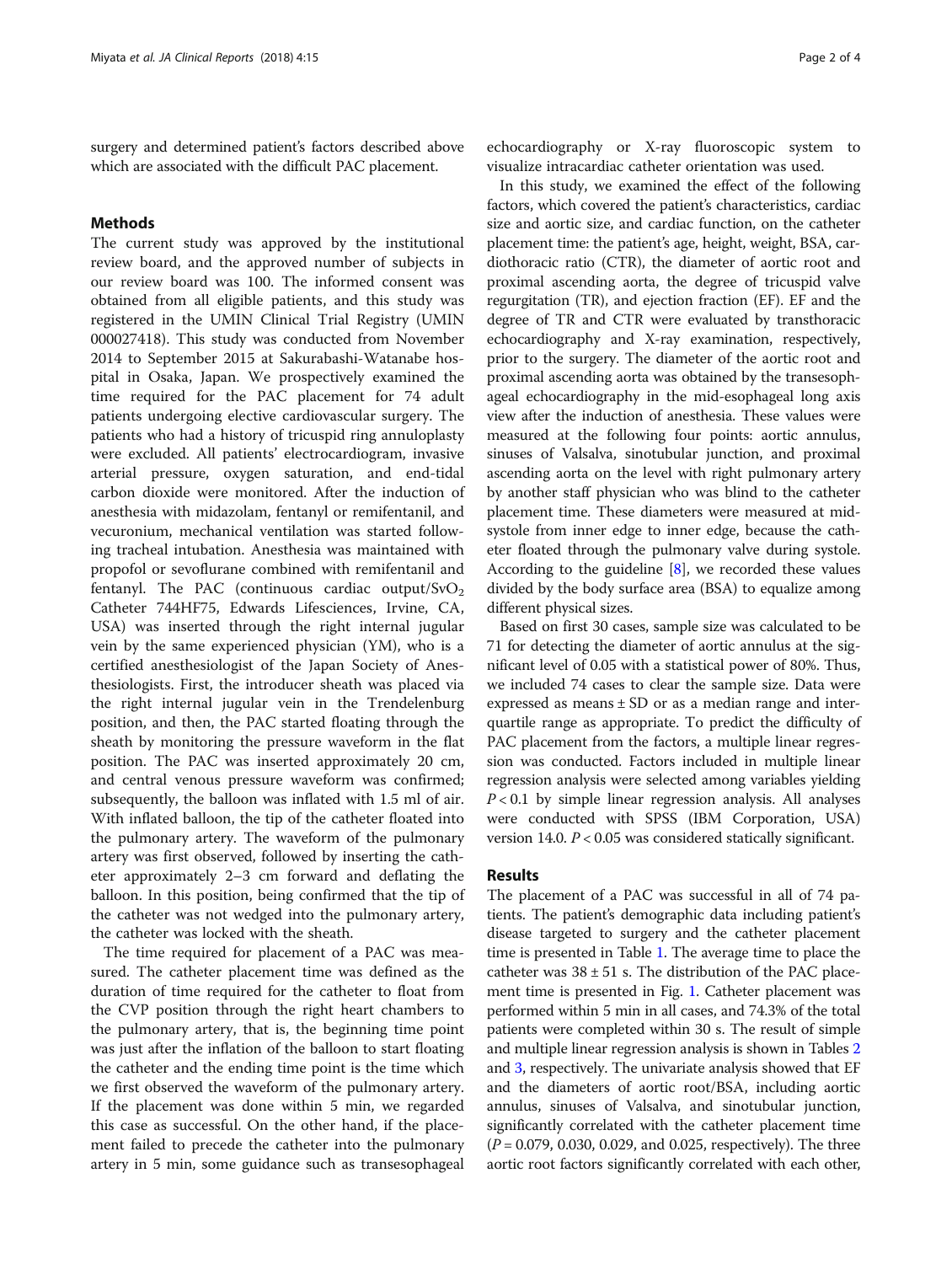#### <span id="page-2-0"></span>Table 1 Summary of 74 patients

| Age (year)                                                                                                                                                             | $68 \pm 12$    |
|------------------------------------------------------------------------------------------------------------------------------------------------------------------------|----------------|
| Height (cm)                                                                                                                                                            | $159 \pm 12$   |
| Weight (kg)                                                                                                                                                            | $57 + 14$      |
| CTR (%)                                                                                                                                                                | $55 \pm 8$     |
| LVEF $(% )$                                                                                                                                                            | $61 \pm 15$    |
| Degree of TR                                                                                                                                                           | $1(0-2)$       |
| Aortic annulus/BSA (mm/m <sup>2</sup> )                                                                                                                                | $14.4 \pm 1.8$ |
| S Val/BSA (mm/m <sup>2</sup> )                                                                                                                                         | $22.0 \pm 4.2$ |
| $STJ/BSA$ (mm/m <sup>2</sup> )                                                                                                                                         | $18.1 \pm 3.4$ |
| AscAo/BSA $\text{ (mm/m}^2\text{)}$                                                                                                                                    | $22.0 \pm 5.1$ |
| Placement time (s)                                                                                                                                                     | $38 + 51$      |
| Success rate (%)                                                                                                                                                       | 100            |
| [Disease]                                                                                                                                                              |                |
| $\overline{10}$ (19) $\overline{10}$ (9) $\overline{10}$ (19) $\overline{10}$ (19) $\overline{110}$ (19) $\overline{10}$ (2) $\overline{10}$ (11) $\overline{10}$ (11) |                |

AS (13) AR (3) AS + AR (4) MR (12) MS (3) CAD (14) DCM (2)

TAA (10) AAE + AR (5) CAD + AR (1) CAD + MR (2)

Constrictive Pericarditis (1) Papillary fibroelastoma (1)

Mixoma (1) Intracardiac tumor (1) CoA (1)

Data were expressed as means  $\pm$  SD or as a median range and interquartile range as appropriate

CTR cardiothoracic ratio, LVEF left ventricular ejection fraction, TR tricuspid regurgitation, BSA body surface area, S Val sinuses of Valsalva, STJ sinotubular junction, AscAo proximal ascending aorta, AS aortic stenosis, AR aortic regurgitation, MS mitral stenosis, MR mitral regurgitation, CAD coronary artery disease, DCM dilated cardiomyopathy, TAA thoracic aorta aneurysm, AAE annuloaortic ectasia, CoA coarctation of the aorta

so we chose the diameter of sinotubular junction/BSA which represented the diameter of aortic root for the following multivariate analysis, because of the highest P value in the univariate analysis. The multivariate analysis showed that the diameter of sinotubular junction/BSA had a significant positive association with the time to place a PAC  $(P = 0.048;$  Table 3).

#### **Discussion**

The essential finding of this study is that the diameter of aortic root is a significant factor to increase the catheter placement time (Tables 2 and 3).



Table 2 Simple linear regression model of potential predictors of increased pulmonary artery catheter placement time

|                                         | Parameter estimation<br>(95% confidence limits) | <b>SE</b> | $P$ value |
|-----------------------------------------|-------------------------------------------------|-----------|-----------|
| Age (year)                              | $-0.274$ ( $-1.23 - 0.737$ )                    | 0.493     | 0.619     |
| Height (cm)                             | $0.653$ ( $-0.361 - 1.666$ )                    | 0.509     | 0.204     |
| Weight (kg)                             | $0.236$ ( $-0.613 - 1.103$ )                    | 0.435     | 0.590     |
| CTR (%)                                 | $0.461$ (-1.0141-1.936)                         | 0.740     | 0.535     |
| LVEF (%)                                | $-0.681$ ( $-1.442 - 0.081$ )                   | 0.382     | 0.079     |
| Degree of TR                            | $4.43$ ( $-8.89 - 17.74$ )                      | 6.68      | 0.51      |
| Aortic annulus/BSA (mm/m <sup>2</sup> ) | 7.29 (0.71-13.85)                               | 3.30      | 0.03      |
| S Val/BSA ( $mm/m2$ )                   | $3.09(0.33 - 5.86)$                             | 1.39      | 0.029     |
| $STJ/BSA$ (mm/m <sup>2</sup> )          | 3.95 (0.51-7.39)                                | 1.73      | 0.025     |
| AscAo/BSA $\rm (mm/m^2)$                | $1.73 (-0.59 - 4.04)$                           | 1.16      | 0.142     |
|                                         |                                                 |           |           |

CTR cardiothoracic ratio, LVEF left ventricular ejection fraction, TR tricuspid regurgitation, S Val sinuses of Valsalva, STJ sinotubular junction, AscAo proximal ascending aorta

So far, previous clinical researches and case reports have documented several factors to be associated with difficult PAC placement [[5,](#page-3-0) [7,](#page-3-0) [9](#page-3-0), [10\]](#page-3-0). However, to our knowledge, there have been no clinical studies to demonstrate that dilated aortic root is a significant factor to increase the PAC placement time except one case report [[11\]](#page-3-0).

The ascending aorta and pulmonary artery are anatomically enclosed by the pericardium and the pulmonary valve is located slightly upper and anterior to the aortic valve (Fig. [2\)](#page-3-0). Thus, we speculate that dilation of the aortic root and/or the proximal ascending aorta would shift the RVOT and/or the ostial pulmonary artery where the PAC has to pass and would change the anatomical position of the RVOT and/or the ostial pulmonary artery, resulting in time-consuming for the PAC placement. Unfortunately, we did not evaluate the anatomical change of the RVOT and/or the ostial pulmonary artery in this study. Thus, we have to acknowledge that we have no definite evidence showing how the passage was affected by the dilated aortic root or ascending aorta. Nevertheless, if our speculation is true, this study would have some clinical suggestions. The PAC placement may be expected to take long time in patients with the dilated aortic root, so, in these cases, we may not hesitate to introduce some guidance such as TEE or Xray fluoroscopic photographing system.

Table 3 Multivariate linear regression model of potential predictors of increased pulmonary artery placement time

|                                | Parameter estimation<br>(95% confidence limits) | SF   | P value |  |
|--------------------------------|-------------------------------------------------|------|---------|--|
| $LVEF$ $(%)$                   | $-0.475$ ( $-1.21 - 0.271$ )                    | 0.37 | 0.208   |  |
| $STJ/BSA$ (mm/m <sup>2</sup> ) | $3.50(0.03 - 6.98)$                             | 1 74 | 0.048   |  |

LVEF left ventricular ejection fraction, STJ sinotubular junction